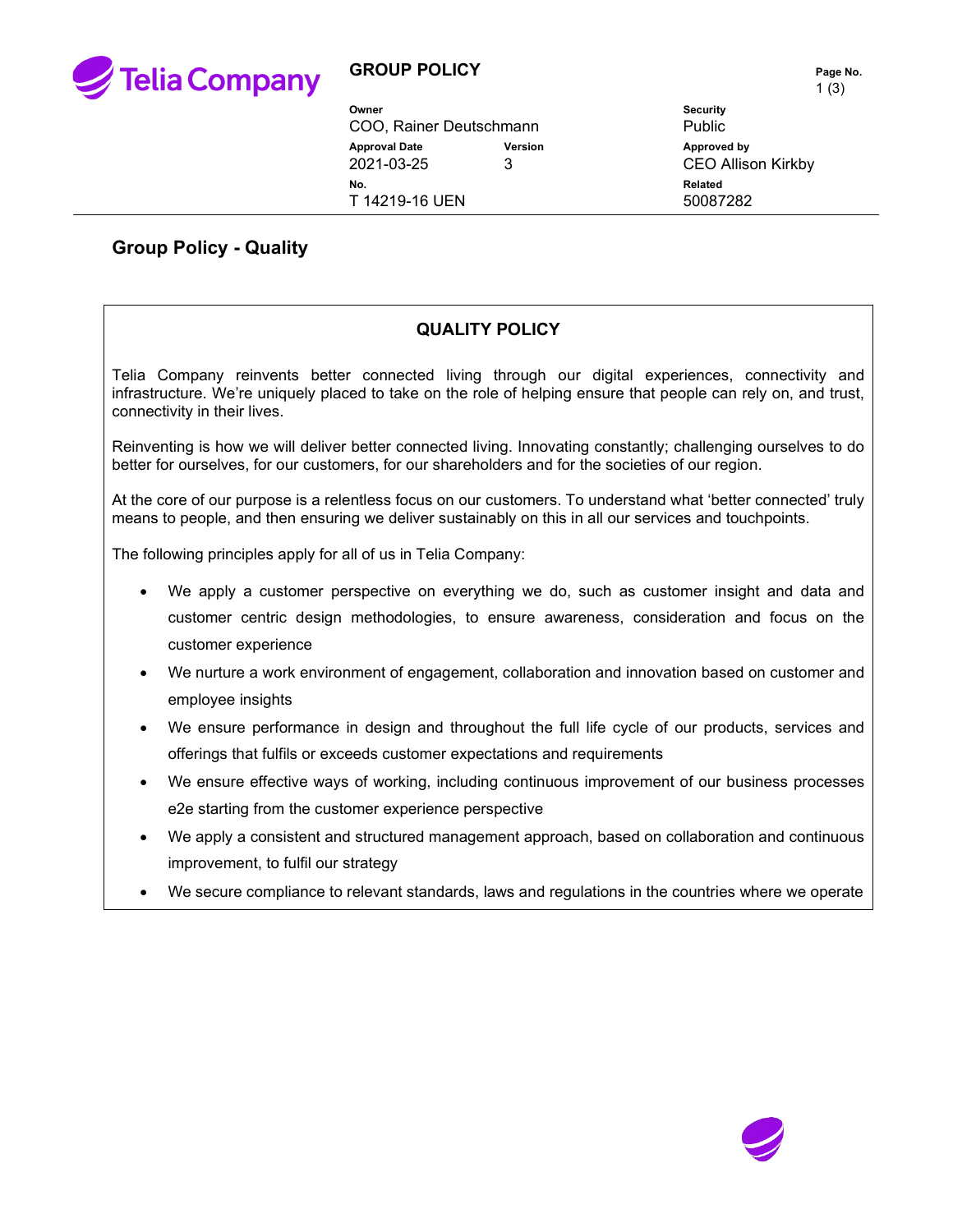

|                         |         | $\sim$ 197                |
|-------------------------|---------|---------------------------|
| Owner                   |         | <b>Security</b>           |
| COO, Rainer Deutschmann |         | <b>Public</b>             |
| <b>Approval Date</b>    | Version | Approved by               |
| 2021-03-25              | 3       | <b>CEO Allison Kirkby</b> |
| No.                     |         | Related                   |
| T 14219-16 UEN          |         | 50087282                  |
|                         |         |                           |

#### **ROLES AND RESPONSIBILITIES**

This Group Policy applies to Telia Company AB and its Subsidiaries<sup>[1](#page-1-0)</sup> and Joint Operations<sup>[2](#page-1-1)</sup> as their own binding policy to all directors, members of the boards, officers and employees. In addition, Telia Company works towards promoting and adopting this Policy's principles and objectives in other associated companies where Telia Company does not have control but has significant influence.

Each Group Executive reporting to the CEO of Telia Company is responsible for ensuring that this Group Policy is duly communicated and implemented, and that the employees within his/her area of responsibility are familiar with and follow this Group Policy.

Each country CEO is responsible for ensuring that all relevant entities within the CEO's geographic location has adopted and implemented this Group Policy.

### **BREACHES AGAINST THE POLICY**

Any Telia Company employee who suspects violations of the Code of Responsible Business Conduct or this Group Policy must speak up and raise the issue primarily to their line manager, and secondly to the Human Resources department, to the Ethics and Compliance Office, or through the Speak-Up Line. The Speak-Up Line is available on Telia Company's internal and external webpages.

Telia Company expressly forbids any form of retaliation for people who speak up. For specific requirements, please see our Group Instruction - Speak Up and Non-Retaliation.

Violations against this Group Policy can lead to disciplinary action, up to and including termination.

### **EXEMPTIONS**

A Subsidiary-specific corresponding policy shall be compliant with this Group Policy while adapting to the concerned business activities, local laws, local circumstances and language. If a deviation or exemption from this Group Policy is deemed necessary, the Country CEO shall escalate the matter to the Group General Counsel.

#### **GROUP GOVERNANCE FRAMEWORK**

This Group Policy is part of the Group Governance Framework, which includes without limitation:

- a) Code of Responsible Business Conduct, Purpose and Values, Strategy, Group Policies, and Instructions for the CEO as approved by the Board of Directors;
- b) Decisions made by the CEO, the Delegation of Obligations and Authority as approved by the CEO, Group Instructions as approved by the CEO or by the responsible Head of Group Function; and

<span id="page-1-1"></span> $2$  The joint operations over which Telia Company AB has joint control and management responsibility.



<span id="page-1-0"></span><sup>&</sup>lt;sup>1</sup> All entities over which Telia Company AB has majority control.